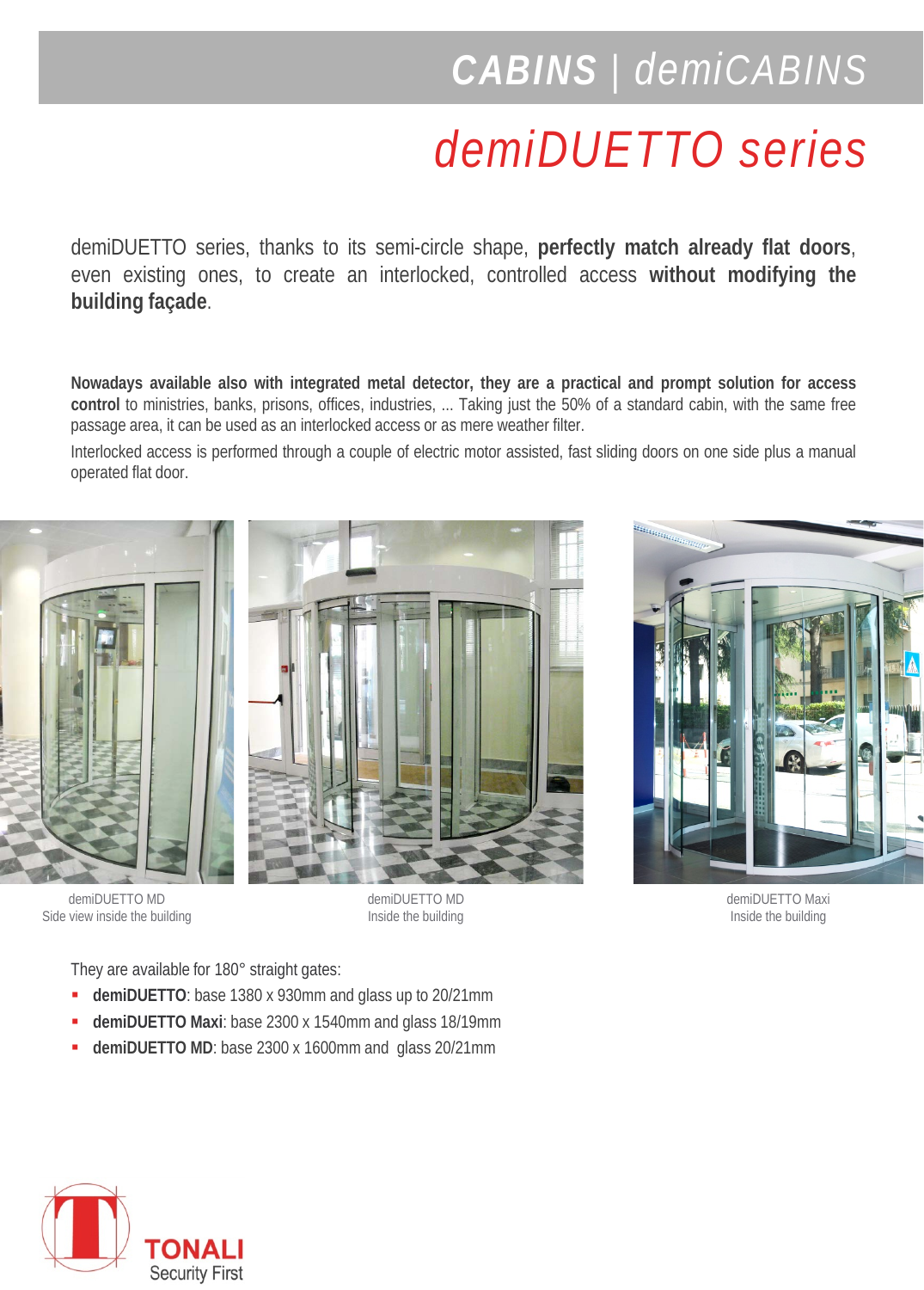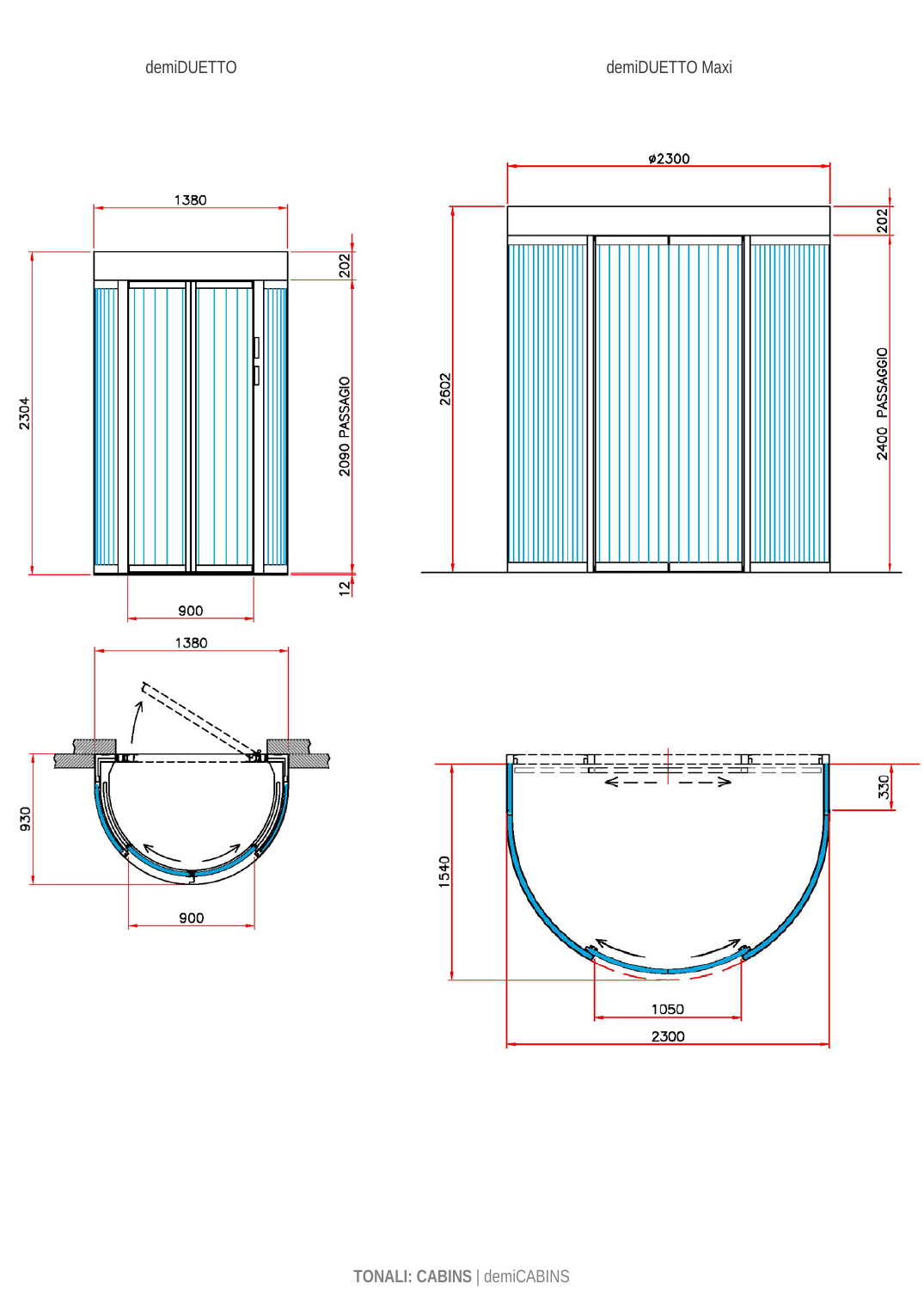





demiDUETTO



demiDUETTO with integrated biometric system for access control



demiDUETTO MD – exterior building